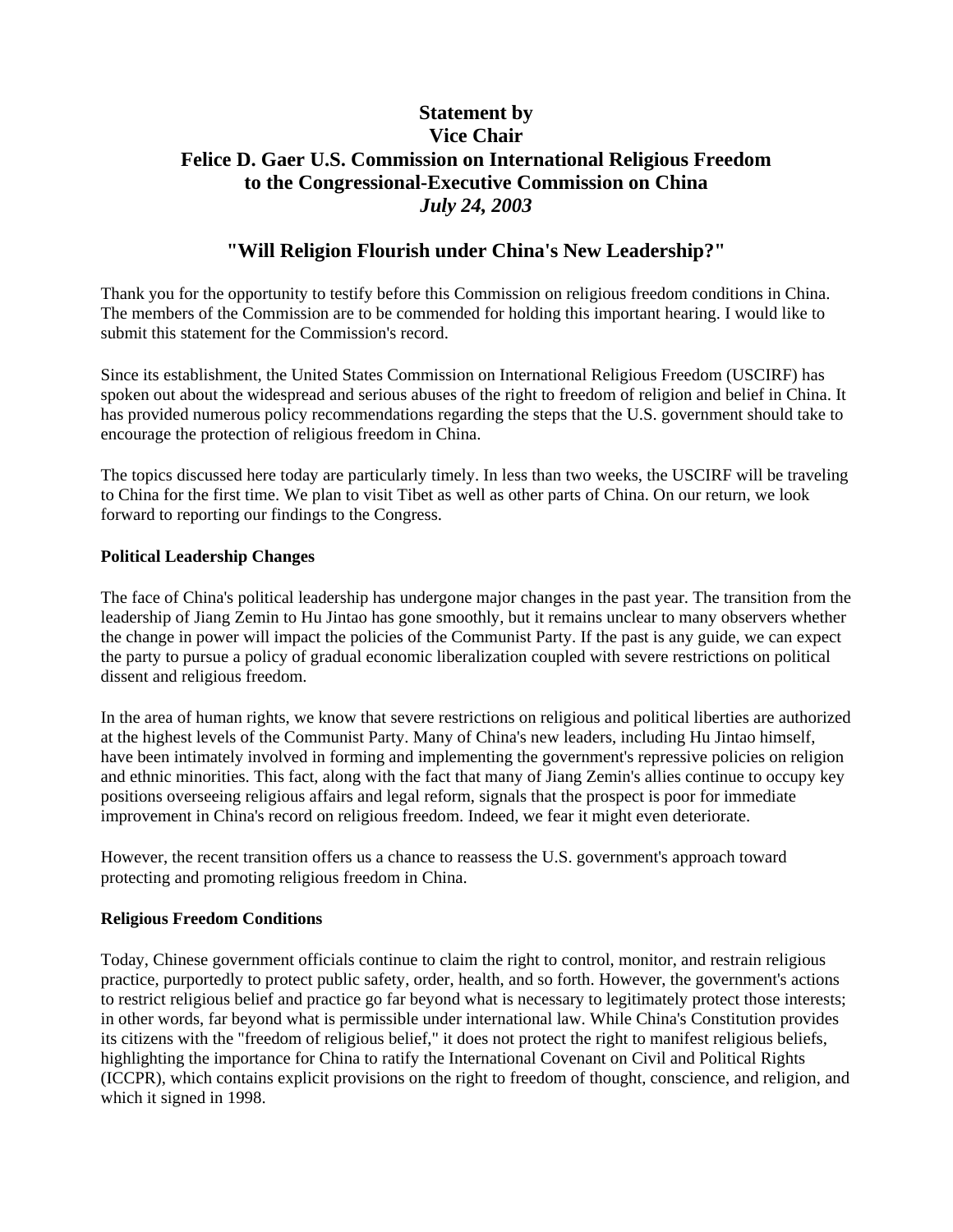The crackdowns against religious believers are believed to be sanctioned at the highest levels of government. Indeed, Chinese laws, policies, and practices severely restrict religious activities, including contact with foreign religious organizations, the training and appointment of spiritual leaders, and religious education for children in accordance with the convictions of their parents. As a result of government policies and practices, persons continue to be confined, tortured, imprisoned, and subject to other forms of ill treatment on account of their religion or belief. Prominent religious leaders such as the Tibetan Buddhist teacher Tenzin Delek Rinpoche and Catholic Bishop Su Zhimin remain detained on questionable charges for one and six years, respectively. A young boy, Gendun Choekyi Nyima, "disappeared" in 1995 after he was recognized by the Dalai Lama as the 11th Panchen Lama - the second highest-ranking leader in Tibetan Buddhism. The Chinese government continues to insist that it does not have knowledge of Bishop Su's whereabouts. The government also continues to deny foreign diplomats and human rights monitors, including UN representatives, access to the boy. Tenzin Delek Rinpoche was reportedly denied access to legal representatives. In July 2003, local officials reportedly raided a house church in Zhejiang province, arresting at least six leaders, including the 80-year-old founder of the church, Shao Cheng Shen.

The Chinese government has also reserved for itself the right to determine the legality of religious activities and the legitimacy of religious leaders. In 1999, the Standing Committee of the National People's Congress adopted a resolution, which has the force of law, to ban all "heretical cult organizations." Judicial explanations issued by the Supreme People's Court defined "cult organizations" as "illegal organizations that are set up using religions, qigong, other things as a camouflage,...confuse, poison, and deceive people,...and endanger the society by fabricating and spreading superstitious heresies." Article 300 of the Criminal Law as amended in 1997 provided punishments for those "organiz[ing] and utiliz[ing] superstitious sects, secret societies, and evil religious organizations" to commit crimes. Under these laws, groups like the Falun Gong and several unregistered Christian churches that have been designated as "cults" by the government have suffered tremendously.

According to Falun Gong practitioners, as many as 100,000 have been sent to labor camps without trial. They claim that as many as 700 may have died as a result of police brutality either while in prison or after their release. Protestant church leaders have been arrested and sentenced to lengthy prison sentences for engaging in "cultic" activities. In December 2001, for the first time since the adoption of the 1999 "evil cult" law, a Protestant pastor, Pastor Gong Shengliang, was sentenced to death for founding an "evil cult" and questionable criminal charges of rape. The terms off the sentence were only reduced after U.S. intervention at the highest level. In July 2002, three priests affiliated with the underground Catholic Church were reportedly sentenced to three years in a labor camp after having been convicted of practicing "cult" activities.

In many parts of China, even when religious organizations wish to register with the government, they face resistance and oppression from local officials. For example, in June 2003, 12 members of a house church in Yunnan province were reportedly arrested for engaging in "feudalistic superstition" after they officially sought registration with the government with the local government. Eight members of the church are reportedly being detained indefinitely.

The Chinese government has ratified and reported on compliance with the Convention on the Elimination of All Forms of Discrimination Against Women (CEDAW). However, the government continues to violate the human rights, including religious freedom, of Chinese women. Female religious persons, including Falun Gong practitioners such as Zheng Donghui and Yang Jinxing, were reportedly stripped, beaten, and subjected to other forms of ill treatment while in detention. There continues to be concern, as enunciated by the Committee on the Elimination of All Forms of Discrimination Against Women, that government officials are engaging in violent and coercive measures, including "forced sterilizations and abortions, arbitrary detention and house demolitions," as a part of the population control policy, "particularly in rural areas and among ethnic minorities." In April 2003, the UN Special Rapporteur on Violence Against Women expressed concern that the Chinese government has continued to engage in such practices in Tibet.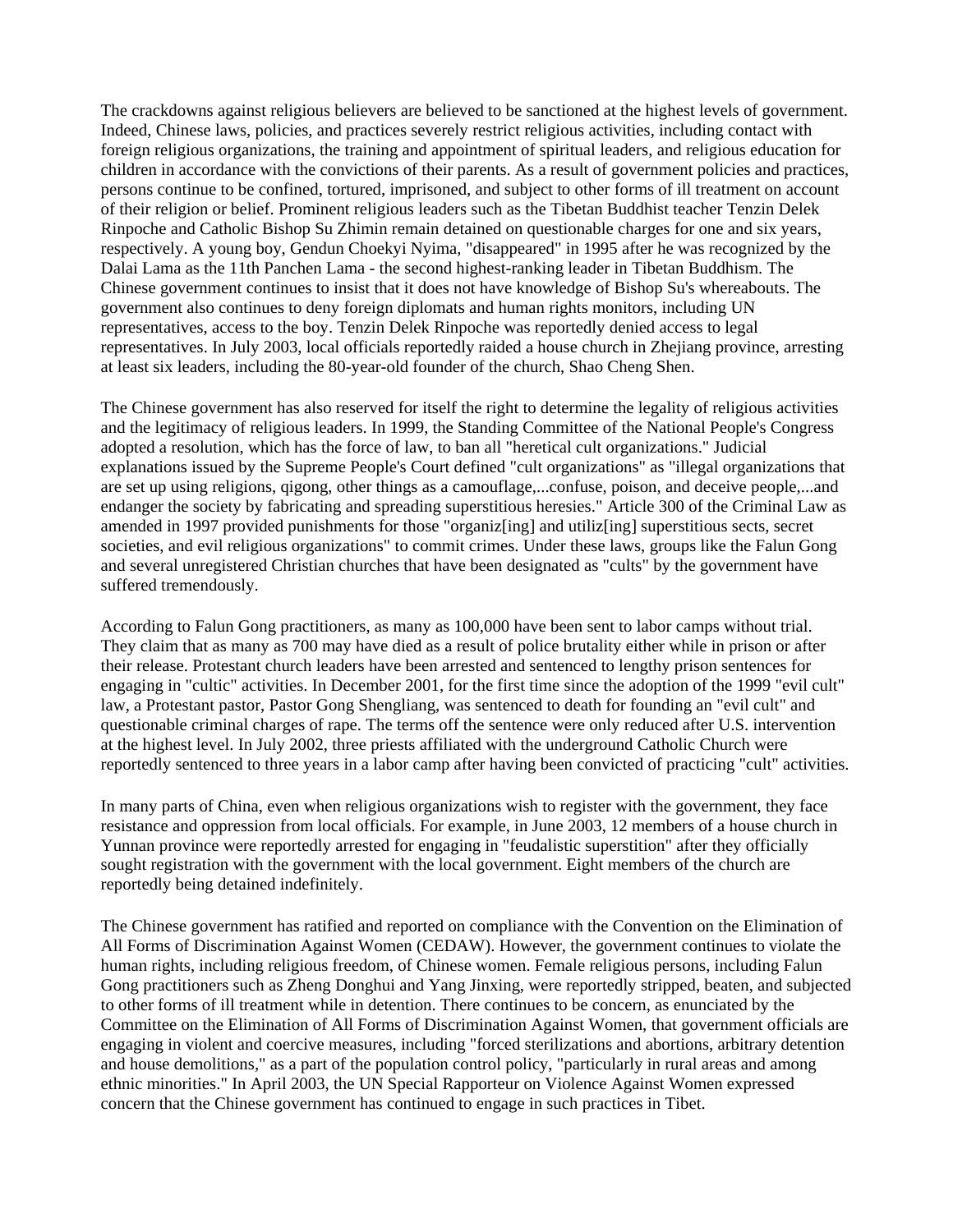In Xinjiang and Tibet, religious freedom is severely curtailed by the government, which linked religion with "separatist" or "terrorist" acts. In January 2003, Wang Lequan, Xinjiang's Communist Party Secretary and a member of the Politburo, reportedly stated the government's resolve to wipe out "religious extremists," "splittists," and "terrorists." As a result, Uighur Muslim clerics and students have reportedly been detained or arrested while "illegal religious centers" were closed. In July 2003, in an effort to draw attention to the plight of the Uighur Muslims, the USCIRF held a roundtable discussion among senior U.S. officials, experts, and NGO representatives, where, among other things, we learned about the extent of the government's tight control over religious affairs in Xinjiang, which was carried out through the close supervision of all mosques in the region by local Communist Party officials. Meanwhile, hundreds of Tibetan Buddhist monks and nuns remain in prison for voicing their allegiance to the Dalai Lama and their opposition to Chinese rule. According to the Tibet Information Network, the State Department, and the testimony of former Tibetan nuns like Ngawang Sandrol, many of them have been severely beaten and subjected to other extreme forms of punishment. Some of them have died in prison.

The USCIRF has focused considerable attention on the plight of the North Korean refugees. Through its public hearing in January 2002, investigative trips to South Korea and Japan, and regular consultation with policy experts and human rights advocates, the USCIRF has received numerous reports concerning the conditions North Korean refugees in China. The USCIRF has also testified before the Congress on this issue.

China is a party to both the 1951 Convention Relating to the Status of Refugees and the 1967 Protocol to that convention. Under these treaties, China has committed to not expel or return refugees to a country where their life or freedom would be threatened on account of their religion or other status. However, since 2000, Chinese officials have forcibly repatriated many of the 30,000 - 300,000 North Korean refugees who are now in China to escape the dire conditions in North Korea, including the denial of religious freedom in that country. Not only does the Chinese government refuse to grant refugee status to these North Koreans, it also does not allow the UNHCR to conduct interviews to assess refugee status or to provide services to them.

#### **Recommendations for U.S. Policy**

Three aspects have characterized recent U.S. policy to advance religious freedom and other human rights in China. First, the treatment of religious persons has been raised by President Bush and Secretary Powell directly to the senior Chinese leadership. Second, the U.S. has raised cases and sought release of those detained or imprisoned in violation of their human rights, including on account of their religion or belief. Third, the U.S. funds a multi-million dollar program to promote democracy and the rule of law.

These efforts contributed to the positive developments of 2002, particularly with respect to Tibet. In that year, six Tibetan political prisoners were released from imprisonment. The Chinese government invited the older brother of the Dalai Lama to visit China, paving the way for a visit by the Dalai Lama's special envoy in fall 2002. Indeed, citing "significant but limited progress" in a number of areas stemming from the December 2002 human rights dialogue, the State Department announced in April 2003 that it would neither propose nor sponsor a resolution censuring China's human rights practices at the 2003 UN Human Rights Commission meeting.

One development cited as a reason for the State Department's decision was the Chinese government's reported agreement to invite UN human rights mechanisms and special rapporteurs, including the Special Rapporteur on Freedom of Religion or Belief, to visit China without conditions. However, these have not taken place and there are reports that the conditions remain the same as in the past.

Furthermore, even as some religious and political prisoners were released, during this entire period, there has apparently not been any systemic improvement in China's protection for freedom of religion or belief. Despite the efforts of senior U.S. officials like the Ambassador-at-Large for International Religious Freedom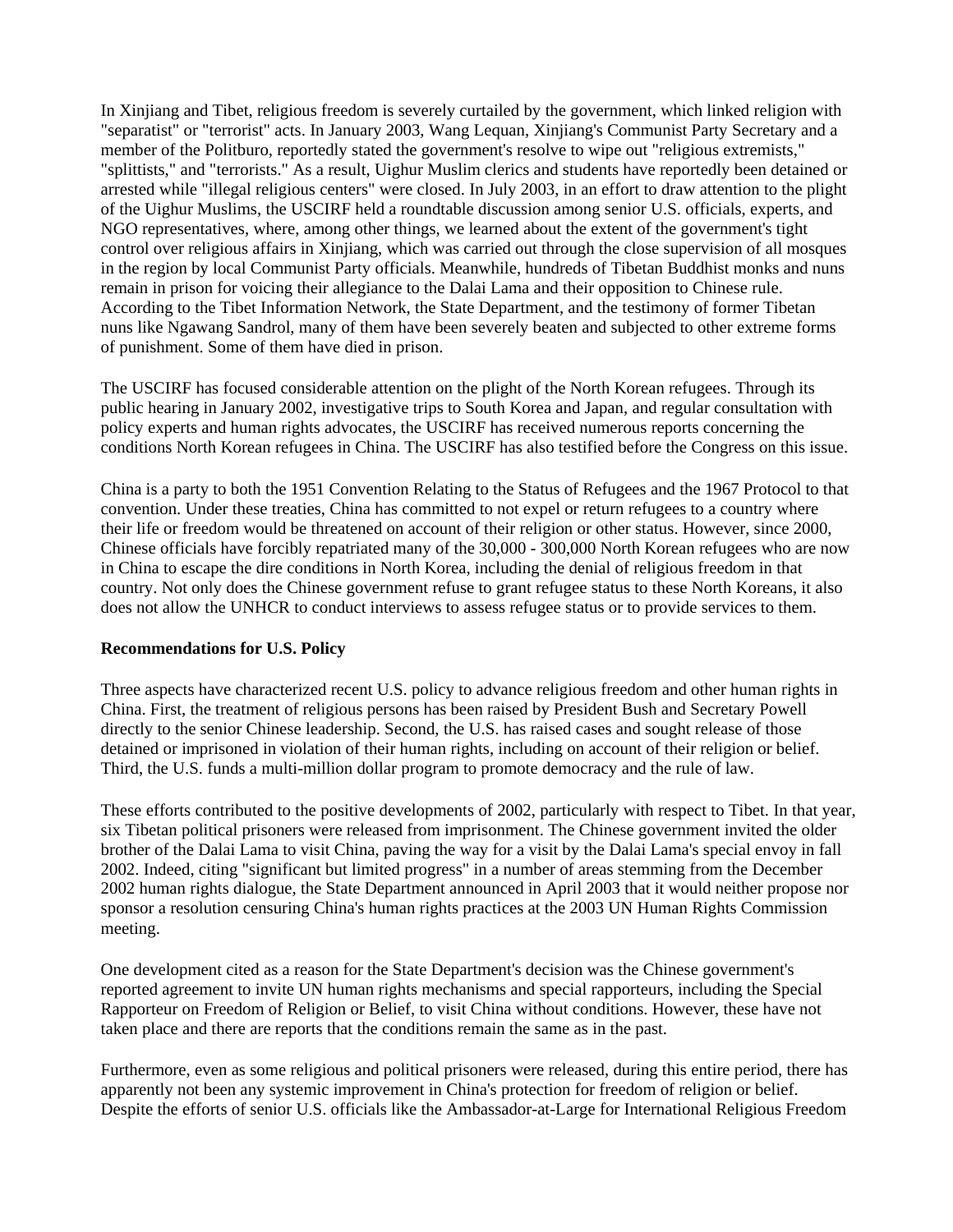John Hanford, who has pressed the Chinese government to agree to the establishment of an inter-agency working group of appropriate Chinese government agencies that will serve as points of contact with the U.S. government to address religious freedom violations, the Chinese government has reportedly not taken any meaningful actions to bring about substantial improvements in the conditions of religious freedom in China. In fact, since the conclusion of the national religious affairs work meeting in December 2001, experts and others have said that the central government has tightened its control over religious affairs.

The State Department has recently changed its assessment of the human rights conditions in China. By the Department's own admission, China's conditions of human rights, including religious freedom, have deteriorated, citing the execution of Lobsang Dondrup, the arrests of pro-democracy activists, the forced repatriation of Tibetans in Nepal, and other human rights violations.

This continued lack of systemic changes in the religious freedom conditions in China raises questions regarding the effectiveness of the U.S. policy during a period when the U.S. has sought Chinese support in the UN on Iraq and to help defuse the nuclear crisis in North Korea. Any re-assessment of U.S. policy must also take into account of past failures on the part of the U.S. government to condition the expansion of the bilateral economic relationship and China's entry onto the international scene through the hosting of such public events as the Olympics on substantial improvements in China's religious freedom and human rights practices. In the remainder of this presentation, the USCIRF would like to offer some policy options for what the U.S. government can do to advance protections for freedom of religion or belief in China.

First, the State Department should use the full range of policy tools available under the International Religious Freedom Act of 1998 (IRFA) to take additional actions with respect to China. The Secretary of State has designated China as a "country of particular concern" (CPC) under IRFA for its egregious violations of religious freedom. However, the Secretary has determined that pre-existing sanctions satisfied the IRFA requirements. While the reliance on pre-existing sanctions may be technically correct under the statute, it is not defensible as a matter of policy. Moreover, reliance on pre-existing sanctions provides little incentive for governments like China to reduce or end severe violations of religious freedom.

Second, the State Department should provide to the Congress its evaluation of the impact that current U.S. rule of law and democracy programs have on the promotion of religious freedom and other human rights in China. According to the recent State Department report on the U.S. efforts to promote human rights and democracy in China, the U.S. government supports a "wide range of programs" designed to promote, among other things, "respect for freedom of religion." Yet, no information about religious freedom-specific programs was provided and there is no information in that report about the impact that rule of law and democracy programs have had on the actual advancement of religious freedom, or other human rights, in China.

Third, the U.S. government should enhance its public diplomacy efforts, focusing serious attention on the plight of the Uighur Muslims and Tibetan Buddhists. The U.S. government should seek expanded opportunities to speak frankly and directly to the Chinese people to express why the U.S. government, on behalf of the American people, is concerned with violations of internationally recognized human rights, including freedom of religion or belief. President Bush and Assistant Secretary Craner have done so during their visits to China, and the USCIRF is seeking a similar opportunity during its upcoming visit.

The expansion of broadcasts by Radio Free Asia and the Voice of America are also important to this effort. In addition, the U.S. government should support exchanges between Chinese, including Tibetans and Uighurs, and U.S. scholars, experts, representatives of religious communities and non-government organizations, and appropriate officials regarding the relationship between religion and the state, the role of religion in society, international standards relating to the right to freedom of religion and belief, and the importance and benefits of upholding human rights, including religious freedom.